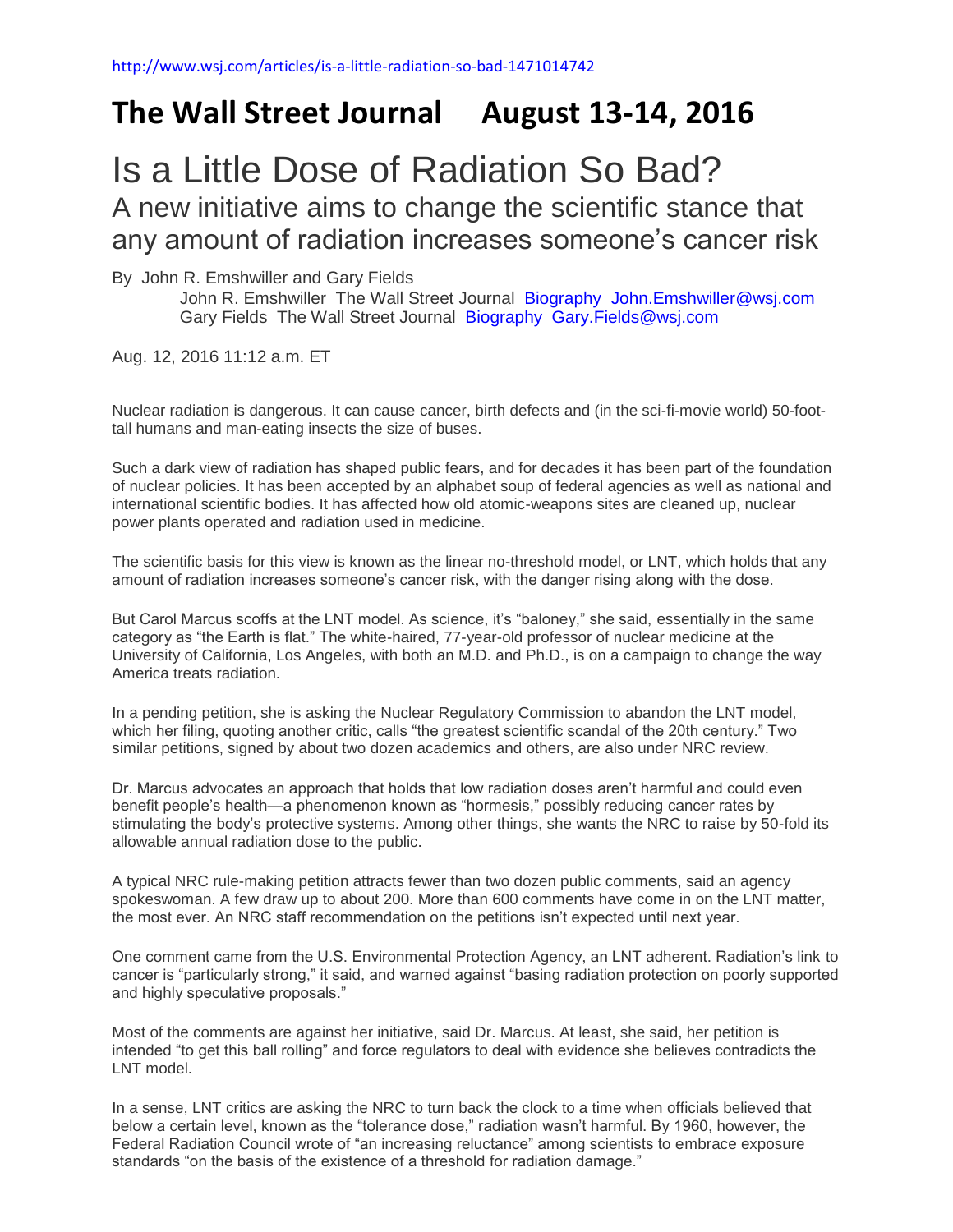By the 1970s, the LNT model was rising to the fore.

LNT supporters and critics say that large bodies of scientific evidence support their respective positions. They debate the biologic research regarding damage done to cells by radiation and the body's ability to repair such injuries. Sometimes, the two sides point to the same research to bolster their arguments.

The dispute largely involves annual radiation exposures below 10 rem, or 10,000 millirems. A rem is a measure of radiation absorbed by a person.

The average American gets about 300 millirems a year from background sources, such as the sun. A medical procedure can add anywhere from a few millirems for a chest X-ray to more than 1,000 for certain CT scans or other procedures. A cross-country airplane flight provides about 5 millirems of extra solar radiation. Under the LNT model, even one millirem would raise someone's cancer risk by a small amount.

As a precaution, regulators try to limit the amount of extra radiation the public gets from nuclear activities. The NRC requires its licensees, such as nuclear power plants, to ensure that no member of the public gets more than an additional 100 millirems a year from the facility's operations.

In her petition, Dr. Marcus said that the public-exposure level could safely be raised to the same limit as for nuclear-industry workers, currently 5,000 millirems a year.

Moving from the LNT model could greatly reduce the costs of cleaning up contaminated sites, said Edward Calabrese, a toxicology professor at the University of Massachusetts in Amherst. He has written that in the 1940s and 1950s, an influential group of scientists pushed the LNT model using actions that were "ideologically driven and deliberately and deceptively misleading"—a position that others dispute.

A more benign view of radiation, said Dr. Marcus, would have helped avoid what she believes was the unnecessary evacuation in 2011 of tens of thousands of people in Japan after the Fukushima nuclear complex, damaged by an earthquake and tsunami, released radiation.

Jan Beyea, a physicist who served on a National Academy of Sciences panel that studied the accident, defended the prudence of the evacuation given the circumstances but added that "the social and mental distress caused by the fear of radiation is probably the biggest public health effect from these releases." Dr. Beyea, an LNT supporter, estimated that the radiation could cause about 500 cancer cases over the next 50 years. However, he said, the stress and chaotic evacuation conditions contributed to the deaths of several hundred elderly people.

In the U.S., 36% of respondents in a [2013 Rasmussen poll](http://www.rasmussenreports.com/public_content/politics/current_events/japan/36_think_radiation_from_japanese_nuclear_disaster_hurt_the_u_s) felt that it was at least somewhat likely that Fukushima-related radiation had done significant harm to this country—despite federal assurances to the contrary.

Radiation fears also crop up in medicine. A report earlier this year by researchers from Memorial Sloan Kettering Cancer Center and Hofstra University found that of some 3,500 people surveyed, nearly twothirds expressed some level of concern about getting radiation from medical imaging procedures, such as CT scans.

Congress could jump into the radiation debate. The House has passed a bill by Rep. Randy Hultgren, an Illinois Republican, to push further research into the effects of low-dose radiation. The bill is pending in the Senate.

In a statement, Rep. Hultgren said the official thinking on radiation "is akin to saying that jumping down one step in a flight of stairs is harmful to your health because we already know the harm caused by jumping down a full flight of stairs." However, he added, the LNT approach "shouldn't be changed until we know more."